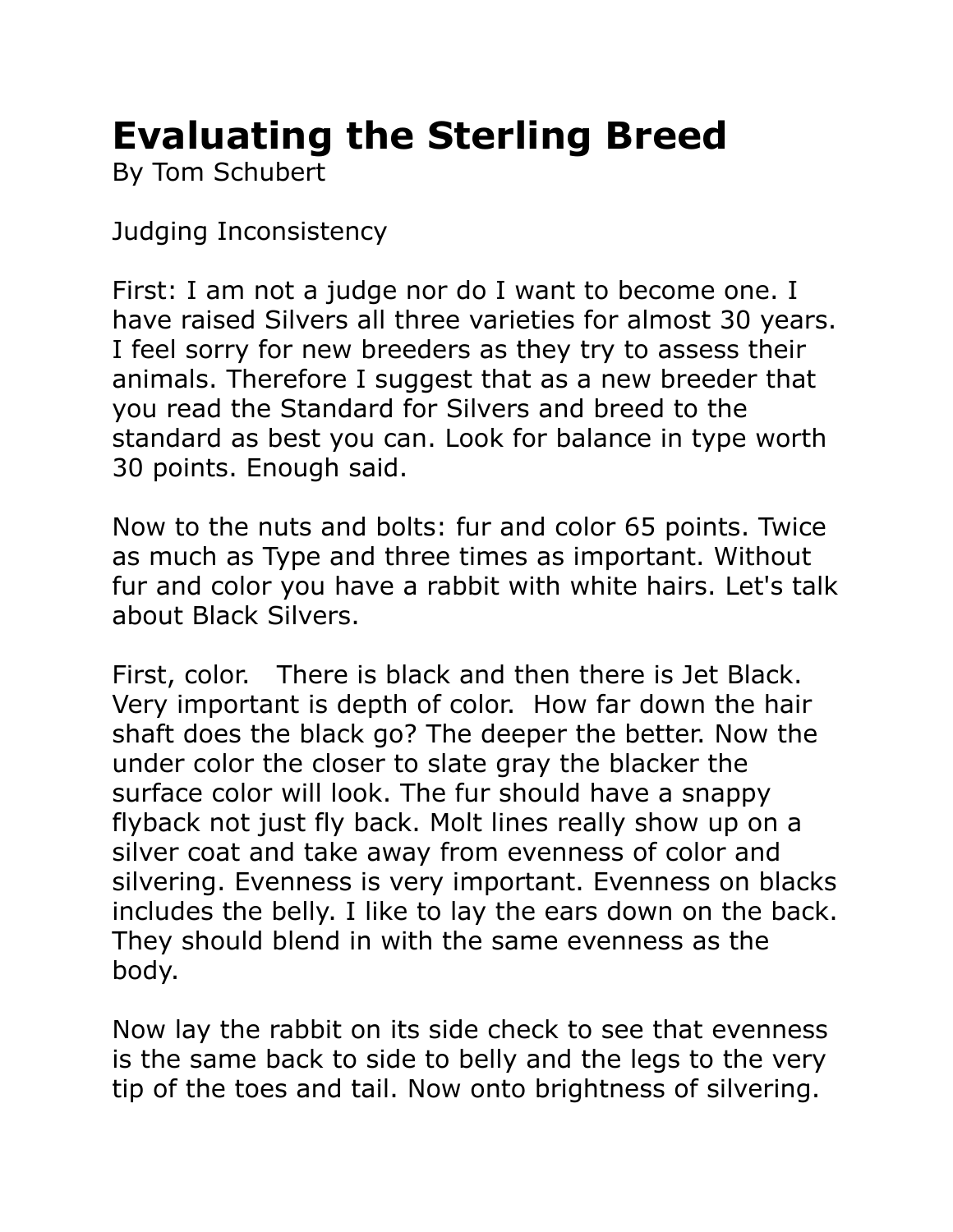This is where the blacker is better contrast with the white hairs. The more contrast the better off you will be. Too much silvering takes away from contrast to the surface color of black. Too little silvering lets the black take away the brightness of the silvering in most cases. Color Evenness of silvering and brightness of silvering all hinge on one another to make that outstanding animal. Believe me when you see that animal there won't be a doubt in your mind.

Brown Silvers: Fur very snappy fly back very important. Rich chestnut color almost red. The darker the under color I find the richer the chestnut. Also the orange band in fur the brighter the better as you blow into the fur. Now evenness of silvering and black ticking. Don't drown out the chestnut the brighter the silvering will contrast. Check under color on belly it should be dark slate gray. Some animas have a white under color on belly. This is a fault from a carry over from Browns and Fawns being crosses. Browns with a coat the color Sandy Flemish seem to lack dark under color, again could be Brown Fawn crosses from years back. Again ears to back to sides to legs check for evenness of silvering and ticking.

Fawn Silvers: Broken record, snappy fly back of coat. The word fawn in most judges minds is wheat straw Flemish color. But the fawn standard is bright orange!! Orange color as much of hair shaft as possible with a white under color. Silvering not to take away from orange surface color. Brightness of silvering again contrast with orange color. Lay ears on back to check blending in also side and legs to blend even.